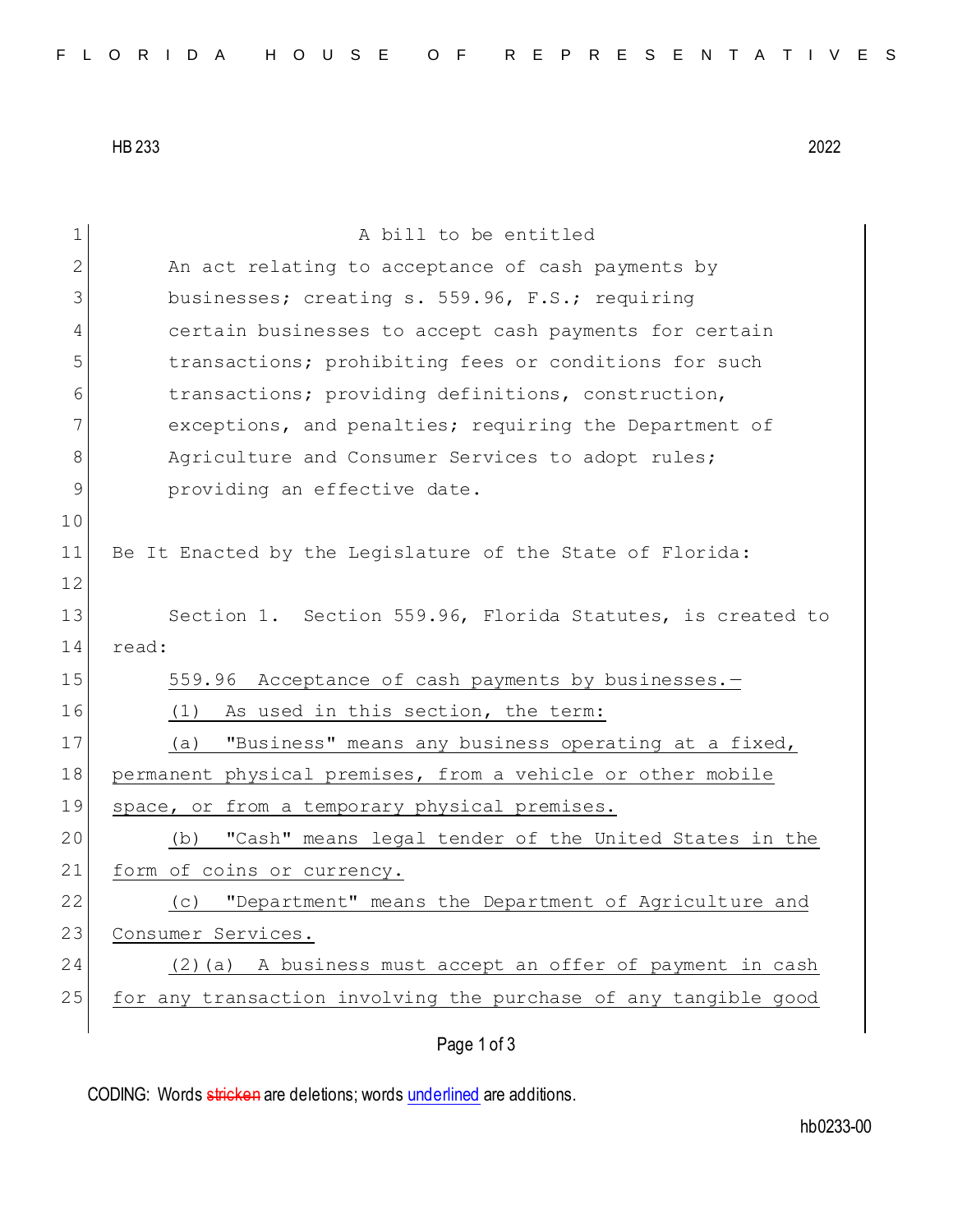|  |  |  |  |  |  |  |  |  | FLORIDA HOUSE OF REPRESENTATIVES |
|--|--|--|--|--|--|--|--|--|----------------------------------|
|--|--|--|--|--|--|--|--|--|----------------------------------|

HB 233 2022

| 26 | or any service if, in connection with such transaction, the      |
|----|------------------------------------------------------------------|
| 27 | business would accept one or more other forms of payment and the |
| 28 | customer seeking to engage in such transaction is physically     |
| 29 | present at the place of business.                                |
| 30 | (b) A business may not charge a fee or place any other           |
| 31 | condition on its acceptance of cash as required by paragraph     |
| 32 | $(a)$ .                                                          |
| 33 | (3) This section does not apply to:                              |
| 34 | Sales that are not conducted in person, including<br>(a)         |
| 35 | telephone, mail, Internet-based transactions, or other           |
| 36 | electronic transactions.                                         |
| 37 | (b) A parking facility owned by a municipality regardless        |
| 38 | of who operates the facility.                                    |
| 39 | (c) A parking facility that accepts electronic funds             |
| 40 | transfer.                                                        |
| 41 | (d) A business providing services by accountants,                |
| 42 | architects, attorneys, engineers, financial advisers, insurance  |
| 43 | agents, interior designers, software developers, and management  |
| 44 | and other consultants, not including services provided by        |
| 45 | licensed medical or allied health care practitioners.            |
| 46 | (e) Sales in which the business suspects the use of              |
| 47 | counterfeit cash.                                                |
| 48 | (f)<br>The use of cash denominations larger than \$20 by a       |
| 49 | customer.                                                        |
| 50 | Single transactions above \$5,000.<br>(g)                        |
|    | Page 2 of 3                                                      |

CODING: Words stricken are deletions; words underlined are additions.